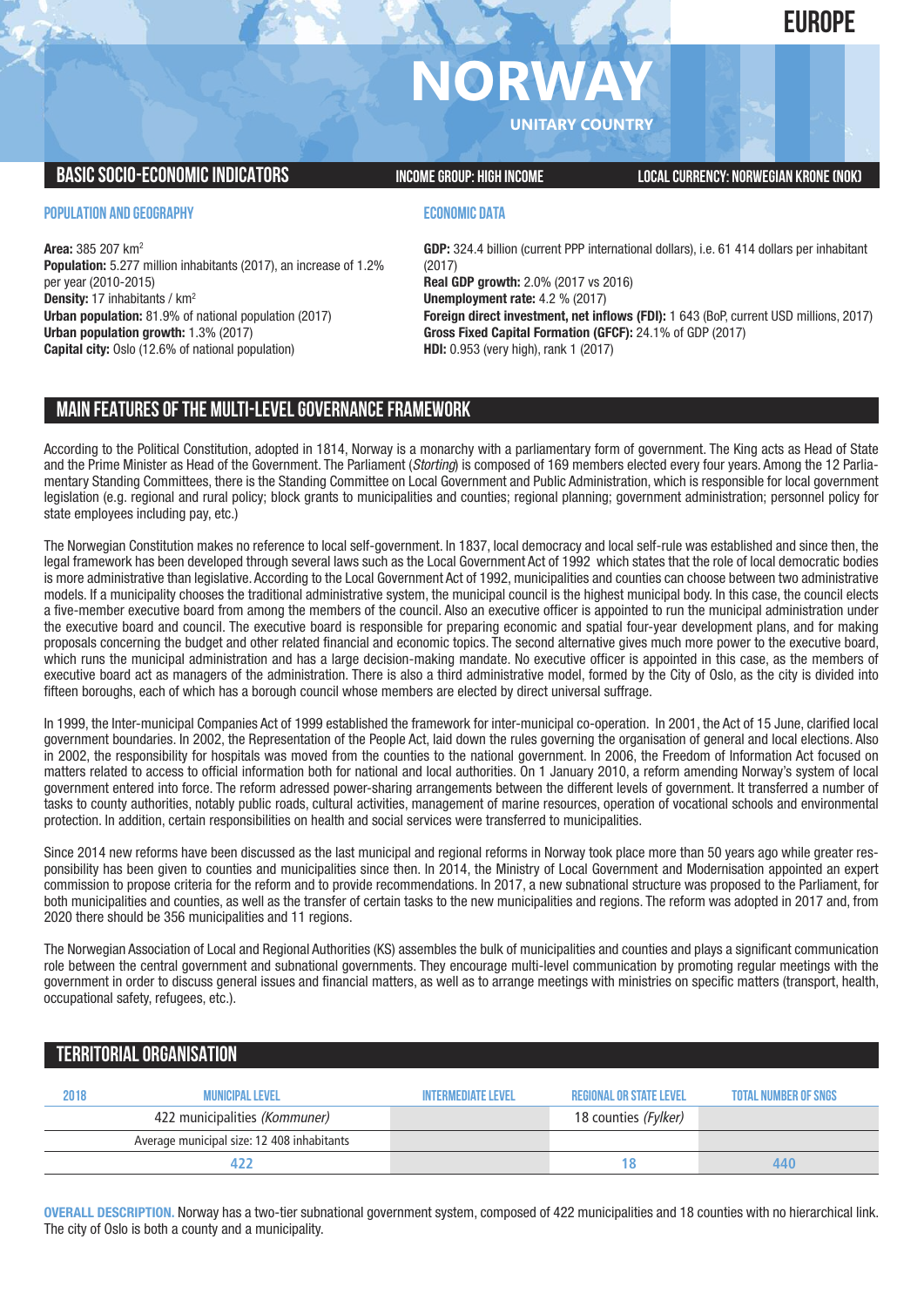**REGIONAL LEVEL.** There are currently 18 counties. In 2017 however, it was decided to abolish counties and to replace them with 11 larger regions by 2020. Some of the new regions will be unchanged and some will be merged, in some cases corresponding to the historical divisions of Amt (county) used until 1918 and Len (Swedish for county). The Oslo Region for example is unchanged, comprising the city and the former county of Oslo. The rationale behind the proposal is to strengthen the regions as functional units and to provide more coherent housing and labour market areas.

**MUNICIPALITIES AND INTER-MUNICIPAL COOPERATION.** The population sizes of municipalities ranges from a few hundred inhabitants in the smallest rural communities to nearly 600 000 in the capital Oslo, while the average and median sizes amounted to around respectively 12 400 inhabitants (vs 9 700 inhabitants in the OECD on average) and 4 715 inhabitants. In 2016, 52% of municipalities had fewer than 5 000 inhabitants and 22% fewer than 2 000. The considerable differences in municipal population size and financial capacity, together with increased municipal responsibilities and demands for equity of access to services, spark, on a regular basis, debate on the need to reform the municipal structure. Despitethis, the number of municipalities has remained relatively stable during the past two or three decades. The last wave of municipal mergers took place in the 1960s when the number of municipalities was reduced from 744 (in 1957) to 454 (in 1967).As previously mentioned, the reform currently underway will reduce the number of municipalities to 356 from 2020.The objectives of the reform, which seeks to align new municipal boundaries with functional development areas are as follows: good, equal services for the citizens; comprehensive and coordinated community development; sustainable and financially robust municipalities and strengthened local democracy

Beyond the aim of increasing the technical capacity and expertise of small municipalities by encouraging mergers, the aim of the reform is also to promote intermunicipal cooperation.Nevertheless, inter-municipal cooperation has already taken place, especially for issues related to waste management, auditing, emergency clinics, emergency services, educational-psychological services, and child welfare. The three most frequent areas of cooperation where more than half of the municipalities are involved in formalised cooperation are waste management (93% of municipalities), auditing (86%) and emergency clinics (83%).

The central government has a deconcentrated administration at territorial level: the county governor (fylkesman) who acts as the representative of central government at regional and local levels. In addition to coordinating the activities of other central government bodies at the county level, the County governor supervises local government activities according to the Local Government Act article 59. In the framework of the current reform, the number of fylkesmen will be reduced from 18 to 10.

# **SUBNATIONALGOVERNMENT RESPONSIBILITIES**

With the exception of Oslo, which is both a county and a municipality, all Norwegian municipalities have the same resposnibilities and are required to fulfil the same functions. The municipalities and counties are free to choose the method of service delivery between own production, outsourcing or intermunicipal cooperation. While decentralisation has been the clear trend in Norway, a major centralisation reform was carried out in 2002 as the hospital services were transferred from counties to the central government. This made hospitals autonomous state health enterprises. Since then, decentralisation has however continued in other service sectors. In 2006, the government presented a white paper on the division of powers and responsibilities between the various levels of government. As a result, a reform was introduced in 2010, handing more competences to municipalities and counties. The current reform will significantly change the distribution of responsibilities across levels of government. The impact will be stronger at the regional level, whose current responsibilities will be strengthened and which will also gain significant new responsibilities. In particular, the reform strengthens the counties as "community developers", and their responsibilities in transport, roads, business development, research and innovation, agriculture, public health, climate and environment, integration (immigrants), planning and culture.

#### **Main responsibilitysectors and sub-sectors**

|                                    | <b>REGIONS (IF RELEVANT)</b>                             | <b>MUNICIPAL LEVEL</b>                                                                                                                                                       |  |
|------------------------------------|----------------------------------------------------------|------------------------------------------------------------------------------------------------------------------------------------------------------------------------------|--|
| 1. General public services         | General administration                                   | General administration                                                                                                                                                       |  |
| 2. Public order and safety         |                                                          | Comprehensive municipal emergency planning responsibility;<br>Fire protection; Disaster prevention and response                                                              |  |
| 3. Economic affairs/transports     | Public transport; Trade and industrial policy            | <b>Municipal roads</b>                                                                                                                                                       |  |
| 4. Environmental protection        | Environmental protection                                 | Environmental protection; Recycling waste water;<br>Waste collection and removal                                                                                             |  |
| 5. Housing and community amenities | Regional development (planning and business development) | Water supply; Planning (including land use planning); Housing                                                                                                                |  |
| 6. Health                          | Dental health                                            | Primary health care (general practitioners, health centres<br>and emergency rooms); Outpatient health care                                                                   |  |
| 7. Recreation, culture & religion  | Libraries; Museums; Sports facilities                    | Cultural facilities; Churches' maitenance                                                                                                                                    |  |
| 8. Education                       | Upper-secondary education                                | Access to and facilities in primary schools;<br>Lower secondary education                                                                                                    |  |
| 9. Social protection               | Dental care                                              | Nursing homes and home based care for the Elderly;<br>Social assistance and child custody; Kindergarten;<br>Prevention and care for the elderly and people with disabilities |  |

# **SUBNATIONAL GOVERNMENT FINANCE**

| Scope of fiscal data: counties, municipalities, as well as non-market corporations classified within local government | <b>SNA 2008</b> | Availability of fiscal data: | Quality/reliability of fiscal data: |
|-----------------------------------------------------------------------------------------------------------------------|-----------------|------------------------------|-------------------------------------|
| and joint parish councils.                                                                                            |                 | Hiah                         | <b>High</b>                         |

**GENERAL INTRODUCTION.** The Local Government Act determines the ground rules for the organisation of the municipalities' and county authorities' work including their finance plan, annual budget, annual accounts and reporting, debts, etc. Regulations are the same for municipalities and county authorities.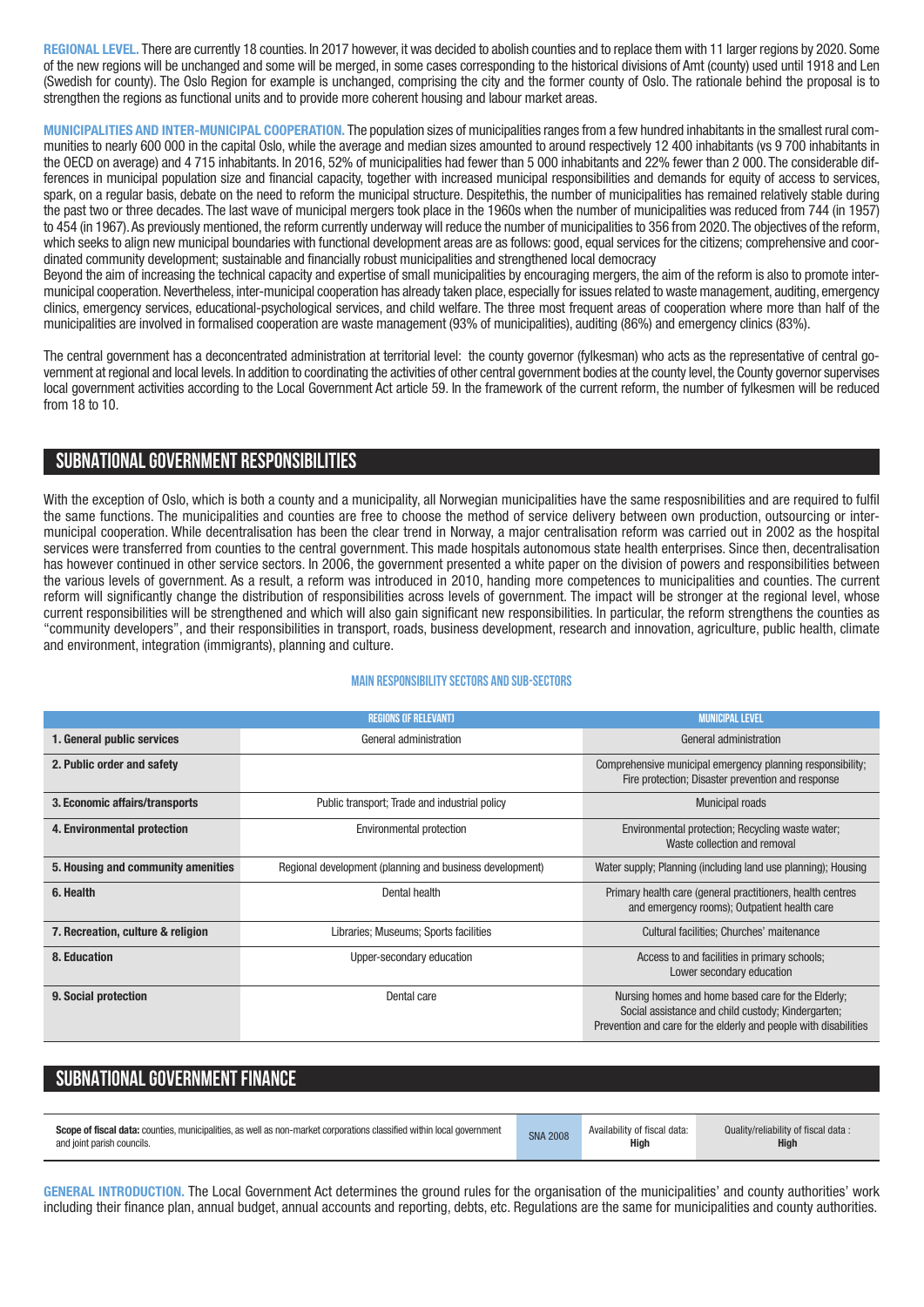**SUBNATIONAL GOVERNMENT EXPENDITURE BY ECONOMIC CLASSIFICATION** 

| 2016                            | <b>DOLLARS PPP / INH.</b> | % GDP   | % SNG EXPENDITURE | % GENERAL GOVERNMENT EXPENDITURE<br><b>(SAME EXPENDITURE CATEGORY)</b> |
|---------------------------------|---------------------------|---------|-------------------|------------------------------------------------------------------------|
| <b>Total expenditure</b>        | 11 951                    | 16.9%   | 100%              |                                                                        |
| Inc. current expenditure        | 10 383                    | 14.7%   | 86.9%             | Total expenditure<br>33.2%                                             |
| Staff expenditure               | 6 1 1 3                   | 8.6%    | 51.2%             |                                                                        |
| Intermediate consumption        | 2 2 4 8                   | 3.2%    | 18.8%             |                                                                        |
| Social expenditure              | 972                       | 1.4%    | 8.1%              | 56.3%<br>Staff expenditure                                             |
| Subsidies and current transfers | 828                       | 1.2%    | 6.9%              |                                                                        |
| Financial charges               | 217                       | 0.3%    | 1.8%              | Social benefits<br>7.8%                                                |
| Others                          | 5                         | $0.0\%$ | $0.0\%$           |                                                                        |
| Incl. capital expenditure       | 568                       | 2.2%    | 13.1%             |                                                                        |
| Capital transfers               | 25                        | $0.0\%$ | 0.2%              | Direct investment<br>41.6%                                             |
| Direct investment (or GFCF)     | 543                       | 2.2%    | 12.9%             | 10%<br>20%<br>30%<br>50% 60%<br>40%                                    |

**NORWA** 

**UNITARY COUNTRY**

**EXPENDITURE.** SNGs accounted for a third of general government expenditure in 2016 (a smaller percentage relative to the OECD average in 2016, 40.4%), and for 16.9% of GDP, which is in line with the rest of OECD countries which accounted for an average of 16.2% in 2016. SNGs are also a major employer since the municipalities and counties are responsible for more than half of public staff expenditure, one of the highest shares among OECD countries (with an average of 36% of subnational expenditure in 2016), outpaced solely by Chile (52.1%), and the Slovak Republic (51,9%).

**DIRECT INVESTMENT.** Direct investment at the subnational government level accounts for 2.2% of the GDP (a larger percentage in comparison with the OECD average of 1.7% for 2016) and more than 40% of general government direct investment (which remains below the OECD average of 56,9%).

#### **SUBNATIONALGOVERNMENTEXPENDITURE BYFUNCTIONALCLASSIFICATION – COFOG**

Following the Nordic tradition, the local public sector in Norway is a major provider of welfare services, which explains why education, health and social sectors account for the bulk of SNG expenditure. The most important budget item is social protection, which accounted 4.9% of GDP (a level well above the OECD average of 2.2% of GDP) and almost 29% of SNG expenditure (also well above the OECD average of 14.0%).As far as education is concerned, Norway is in line with the OECD average both as a share of GDP where it accounted 4.0% of GDP in the OECD in 2016 and as a share of SNG spending (24.8%). Despite the fact that hospitals are under central government, health is an important subnational expenditure sector, accounting for 2.4% of GDP and 14.1% of SNG expenditure. SNGs are responsible for more than 25% of the general government expenditure in this area. Finally, SNGs are active in economic affairs and transport, especially since they hold the responsibility of local roads maintenance, however, it remains a smaller share relative to the OECD average (13.6% in 2016) and as a share of the GDP (2.2% in 2016).



#### **SUBNATIONALGOVERNMENT REVENUE BYCATEGORY**



**OVERALL DESCRIPTION.** Grants and subsidies accounted for almost half of the SNG revenue, which means that they rely more on transfers from the central government than on taxes and other non-tax sources (OECD average accounted for 37.2% in 2016). The share of taxes is smaller than the OECD average, which was 44.6% in 2016.